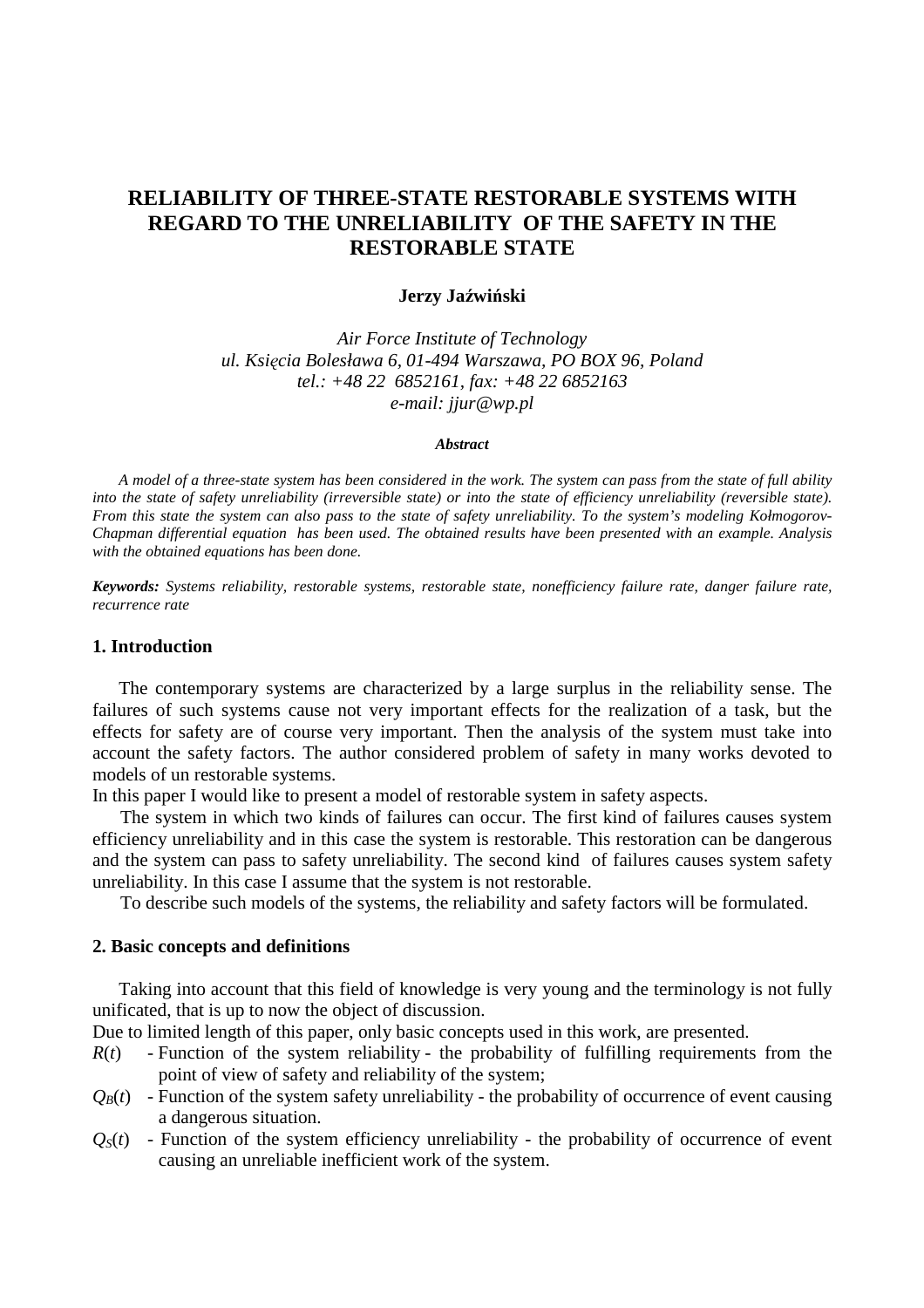Of course for all these quantities both the exploitation conditions (in a broad sense) and exploitation time interval must be strictly defined.

In practice we have most often dealt with systems which can be in the fitness-for-use state or in the efficiency unreliability state or in the safety unreliability state, In the case when the system passes to the efficiency unreliability state, it is restorable but can be dangerous.

Let us denote the additional reliability factors as follows:

- $\lambda_s$  intensity of the passing from the ability state to the unreliable efficiency state;
- $\lambda_B$  intensity of the passing from the ability state to the safety unreliability state;
- $\mu$ <sub>S</sub> intensity of the passing from the state of efficiency unreliability to the ability state;
- $\mu_B$  intensity of the passing from the unreliability efficiency state to the unreliability of the safety state.

## **3. The system with restorable state of efficiency unreliability**

The graph of the system is shown in fig. 1.



*Fig. 1. The graph of the system with restorable efficiency unreliability state with regard to the safety unreliability with the restorable state* 

The system may be described by the Kołmogorov-Chapman differential equation set:

$$
R'(t) = -(\lambda_{S} + \lambda_{B}) R(t) + \mu_{S} Q_{S}(t),
$$
  
\n
$$
Q_{S}'(t) = \lambda_{S} R(t) - (\mu_{S} + \mu_{B}) Q_{S}(t),
$$
  
\n
$$
Q_{B}'(t) = \lambda_{B} R(t) + \mu_{B} Q_{S}(t),
$$
  
\n
$$
R(0) = 1; Q_{S}(0) = Q_{B}(0) = 0,
$$
  
\n
$$
R(t) + Q_{S}(t) + Q_{B}(t) = 1.
$$
 (1)

The Laplace transforms of equation set (1) are:

$$
\widetilde{R}(p) = \frac{\mu_S + \mu_B + p}{p^2 + p(\lambda_S + \lambda_B + \mu_S + \mu_B) + \mu_S \lambda_B + \mu_S \mu_B + \lambda_B \mu_B} = \frac{\mu + p}{p^2 + pA + B},
$$
\n(2)

$$
\widetilde{Q}_S(p) = \frac{\lambda_S}{p^2 + pA + B},\tag{3}
$$

$$
\widetilde{Q}_B(p) = \frac{1}{p} \left[ \lambda_B R(p) + \mu_B Q_S(p) \right],\tag{4}
$$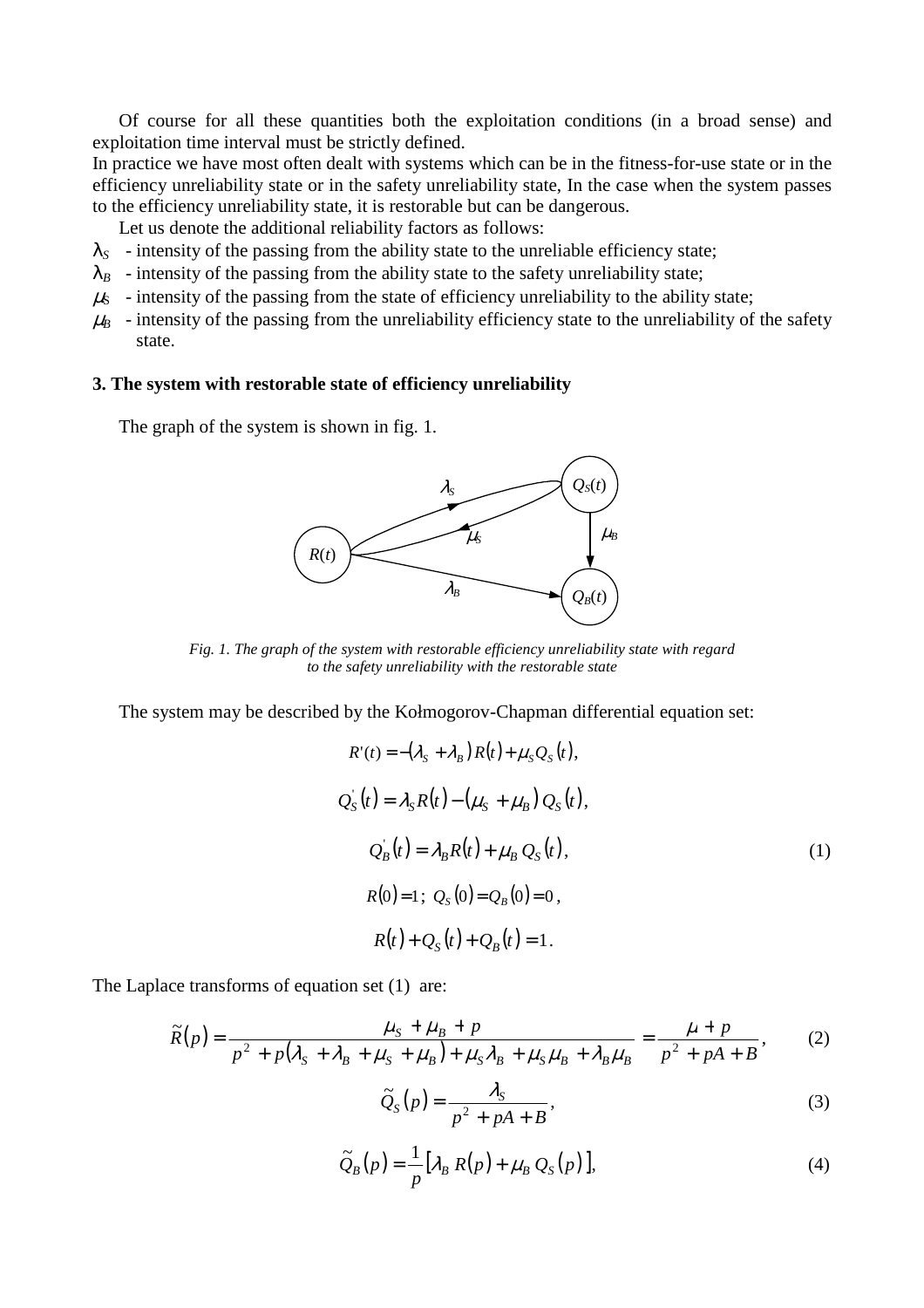where:

$$
\mu = \mu_S + \mu_B,
$$
  
\n
$$
A = \lambda_S + \lambda_B + \mu_S + \mu_B,
$$
  
\n
$$
B = \mu_S \mu_B + \mu_S \lambda_B + \lambda_B \mu_B.
$$

Solving the equation:

$$
p^2 + pA + B = 0,\t\t(5)
$$

we obtain:

$$
x_{1/2} = \frac{1}{2} (-A \pm C), \tag{6}
$$

$$
C = \sqrt{A^2 - 4B} \tag{7}
$$

Taking Laplace reciprocal transforms, after simple modifications we have got formulae as follows:

$$
R(t) = \frac{1}{C} e^{x_1 t} \left[ (x_1 + \mu_S) - (x_2 + \mu) e^{-Ct} \right],
$$
\n(8)

$$
Q_S(t) = \frac{\lambda_S}{C} e^{x_1 t} \Big( 1 - e^{-Ct} \Big),
$$
\n(9)

$$
Q_B(t) = 1 - R(t) - Q_S(t).
$$
 (10)

 The mean time of work of the system to the occurrence of its safety unreliability is given by the formula:

$$
\overline{T}_B = -\frac{d\left[p\widetilde{Q}_B(p)\right]}{dp}\bigg|_{p=0} = \frac{\mu + \lambda_S}{\mu_S \lambda_B + \mu_B \lambda_S + \mu_B \lambda_B}.
$$
\n(11)

Example

In fig. 2 the relation of the mean time of work  $T_B$  has been shown to the occurrence of the safety unreliability state from the intensity  $\mu_s$  at different values of  $\mu_B=0$ , 0.1, 0.2, 0.5;  $\lambda_s=0.1$ ;  $\lambda_B=0.01$ .



*Fig. 2. Diagram of relation of*  $T_B = f(\mu_S)$  *for the three state restorable system*